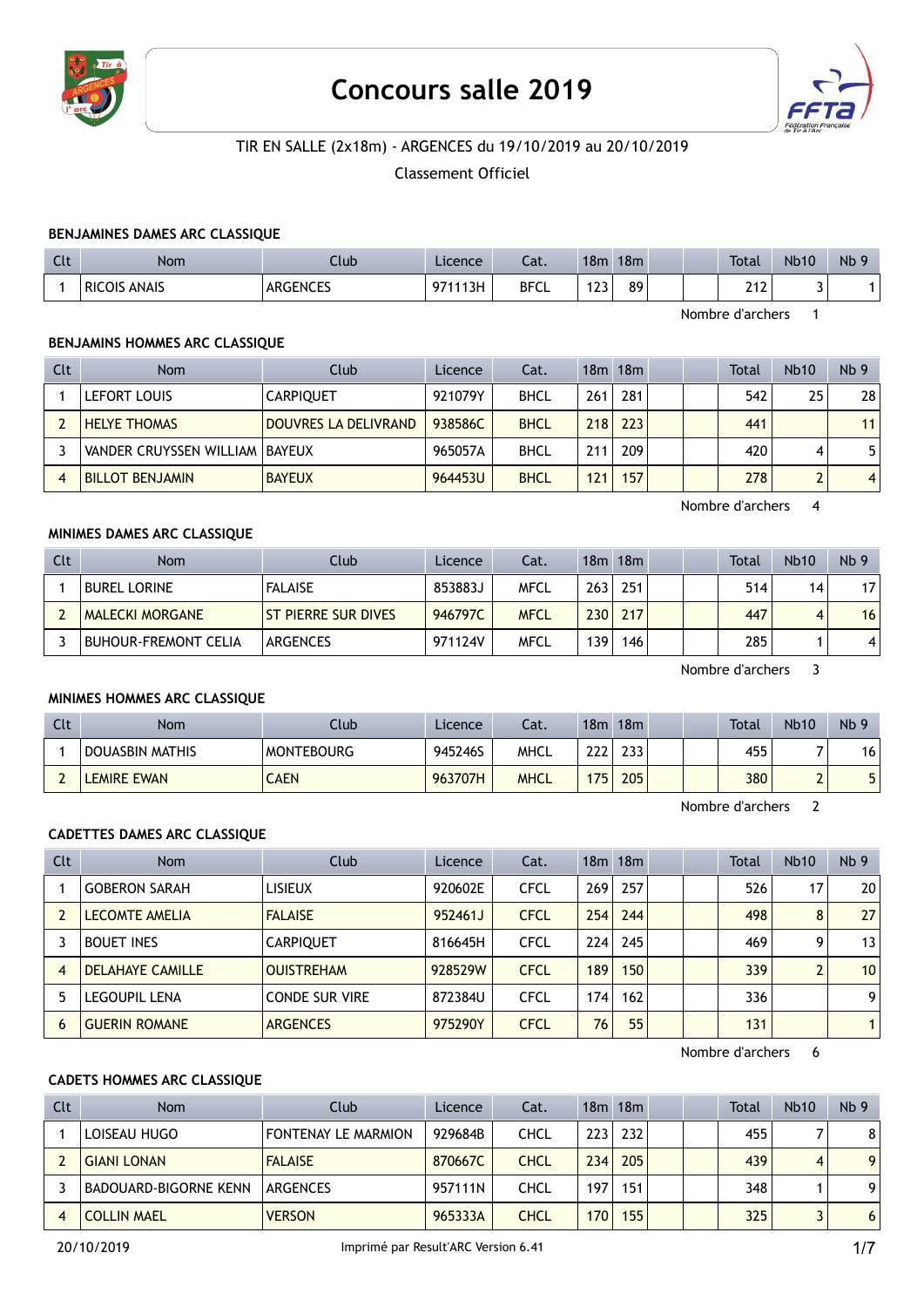|  |  | $\sim$<br>--<br><b>A A I</b><br>יצט<br>7LAN<br>יט<br>'NL | <b>ARGENCES</b> | 16806M<br>946 | CHCL |  | $\overline{A}$ |  |  | ≺⊿<br>--<br>$\sim$ |  |  |
|--|--|----------------------------------------------------------|-----------------|---------------|------|--|----------------|--|--|--------------------|--|--|
|--|--|----------------------------------------------------------|-----------------|---------------|------|--|----------------|--|--|--------------------|--|--|

#### JUNIORS DAMES ARC CLASSIQUE

| Clt | <b>Nom</b>          | Club              | Licence | Cat.        | 18m | 18m |  | <b>Total</b> | <b>Nb10</b> | Nb <sub>9</sub> |
|-----|---------------------|-------------------|---------|-------------|-----|-----|--|--------------|-------------|-----------------|
|     | MILANGE LOUISE      | <b>OUISTREHAM</b> | 808375U | JFCL        | 255 | 252 |  | 507          |             | 20              |
|     | <b>OSMONT ALICE</b> | <b>CARPIQUET</b>  | 916818S | <b>JFCL</b> | 247 | 219 |  | 466          |             | 21              |
|     | BOUTEILLER CLARYCE  | <b>CAEN</b>       | 966600C | JFCL        | 177 | 170 |  | 347          |             | 4               |

Nombre d'archers 3

#### JUNIORS HOMMES ARC CLASSIQUE

| Clt | <b>Nom</b>            | Club                        | Licence | Cat.        |     | 18m 18m |  | Total | <b>Nb10</b> | Nb <sub>9</sub> |
|-----|-----------------------|-----------------------------|---------|-------------|-----|---------|--|-------|-------------|-----------------|
|     | JOUIN HUGO            | <b>DOMFRONT</b>             | 810280P | JHCL        | 254 | 264     |  | 518   | 16          | 20 <sub>1</sub> |
|     | <b>MATHIEU MATTEO</b> | <b>LISIEUX</b>              | 919177F | <b>JHCL</b> | 243 | 259     |  | 502   | 12          | 16              |
|     | POISSON JORIS         | <b>CARPIQUET</b>            | 792883E | JHCL        | 257 | 235     |  | 492   | 11          | 25 <sub>1</sub> |
|     | <b>GOUPIL THOMAS</b>  | <b>MERVILLE FRANCEVILLE</b> | 804521E | <b>JHCL</b> | 245 | 216     |  | 461   |             | 19 <sup>1</sup> |

Nombre d'archers 4

## SENIORS 1 DAMES ARC CLASSIQUE

| Clt            | Nom                       | Club                         | Licence | Cat.               |     | 18 <sub>m</sub> 18 <sub>m</sub> |  | <b>Total</b> | Nb10 | Nb <sub>9</sub> |
|----------------|---------------------------|------------------------------|---------|--------------------|-----|---------------------------------|--|--------------|------|-----------------|
|                | PEREGRAIN MARIE           | <b>MERVILLE FRANCEVILLE</b>  | 882493G | S1FCL              | 267 | 266                             |  | 533          | 13   | 32              |
| $\overline{2}$ | LEMYRE MELISSANDE         | <b>BUC</b>                   | 704856Y | S <sub>1</sub> FCL | 260 | 258                             |  | 518          | 14   | 23              |
| 3              | DELOZIER MELINA           | <b>CARPIQUET</b>             | 736755W | S1FCL              | 233 | 241                             |  | 474          | 9    | 19              |
| 4              | <b>AUDURIER JENNIFER</b>  | <b>BAYEUX</b>                | 925413J | S <sub>1</sub> FCL | 227 | 233                             |  | 460          |      | 16              |
| 5              | <b>SARTRE EMMANUELLE</b>  | <b>HEROUVILLE SAINT CLAI</b> | 699797Z | S1FCL              | 231 | 220                             |  | 451          | 5    | 14              |
| 6              | LACOUR JULIE              | <b>ARGENCES</b>              | 710142U | S <sub>1</sub> FCL | 212 | 220                             |  | 432          |      | 6               |
|                | SOSNIERZ LUCIE            | <b>HEROUVILLE SAINT CLAI</b> | 621039T | S1FCL              | 232 | 195                             |  | 427          | 5    | 14              |
| 8              | <b>LECOQ MARIE-HELENE</b> | <b>CARPIQUET</b>             | 916339W | S <sub>1</sub> FCL | 211 | 216                             |  | 427          | 3    | 7 <sup>1</sup>  |
| 9              | <b>HERBERT CLEMENCE</b>   | <b>HEROUVILLE SAINT CLAI</b> | 954732C | S1FCL              | 212 | 134                             |  | 346          | 6    | $6 \mid$        |

Nombre d'archers 9

#### SENIORS 1 HOMMES ARC CLASSIQUE

| Clt             | Nom                      | Club                         | Licence | Cat.               |     | 18m 18m |  | Total | <b>Nb10</b>    | Nb <sub>9</sub> |
|-----------------|--------------------------|------------------------------|---------|--------------------|-----|---------|--|-------|----------------|-----------------|
|                 | LEFRANCOIS IANIS         | <b>PERPIGNAN</b>             | 731892K | S <sub>1</sub> HCL | 270 | 293     |  | 563   | 37             | 17 <sup>1</sup> |
| $\overline{2}$  | <b>MEYER PASCAL</b>      | DOUVRES LA DELIVRAND         | 649972S | S <sub>1</sub> HCL | 282 | 258     |  | 540   | 24             | 18              |
| 3               | DOUASBIN JOACHIM         | <b>MONTEBOURG</b>            | 369792Y | S1HCL              | 267 | 271     |  | 538   | 21             | 21              |
| 4               | ROUVILLER AXEL           | <b>HEROUVILLE SAINT CLAI</b> | 718250G | S <sub>1</sub> HCL | 269 | 265     |  | 534   | 17             | 28              |
| 5               | SOSNIERZ ARNAUD          | <b>HEROUVILLE SAINT CLAI</b> | 351959P | S1HCL              | 246 | 262     |  | 508   | 13             | 21              |
| 6               | <b>MARIE DILAN</b>       | <b>CAEN</b>                  | 977155A | S <sub>1</sub> HCL | 252 | 254     |  | 506   | 18             | 14              |
| 7               | <b>VAUTIER STEVE</b>     | <b>MONTEBOURG</b>            | 953859D | S1HCL              | 256 | 249     |  | 505   | 9              | 19              |
| 8               | <b>TILLIEZ THOMAS</b>    | <b>FONTENAY LE MARMION</b>   | 965186R | S <sub>1</sub> HCL | 261 | 229     |  | 490   | 10             | 27              |
| 9               | MOUDOULAUD TIMOTHY       | <b>HEROUVILLE SAINT CLAI</b> | 715827Y | S1HCL              | 237 | 245     |  | 482   | 10             | 20              |
| 10 <sup>°</sup> | <b>BENOIST MARKYANN</b>  | DOUVRES LA DELIVRAND         | 941077K | S <sub>1</sub> HCL | 224 | 230     |  | 454   | 5              | 9 <sup>1</sup>  |
| 11              | LEFEBVRE GUILLAUME       | <b>CARPIQUET</b>             | 426100C | S1HCL              | 230 | 219     |  | 449   | 8              | 10              |
| 12              | <b>BOREZ STEVEN</b>      | LE HAVRE CHTA                | 8580535 | S <sub>1</sub> HCL | 221 | 226     |  | 447   | $\overline{7}$ | 8               |
| 13              | <b>VALOGNES GEOFFREY</b> | <b>SEES</b>                  | 969626S | S1HCL              | 221 | 223     |  | 444   | 5              | 14              |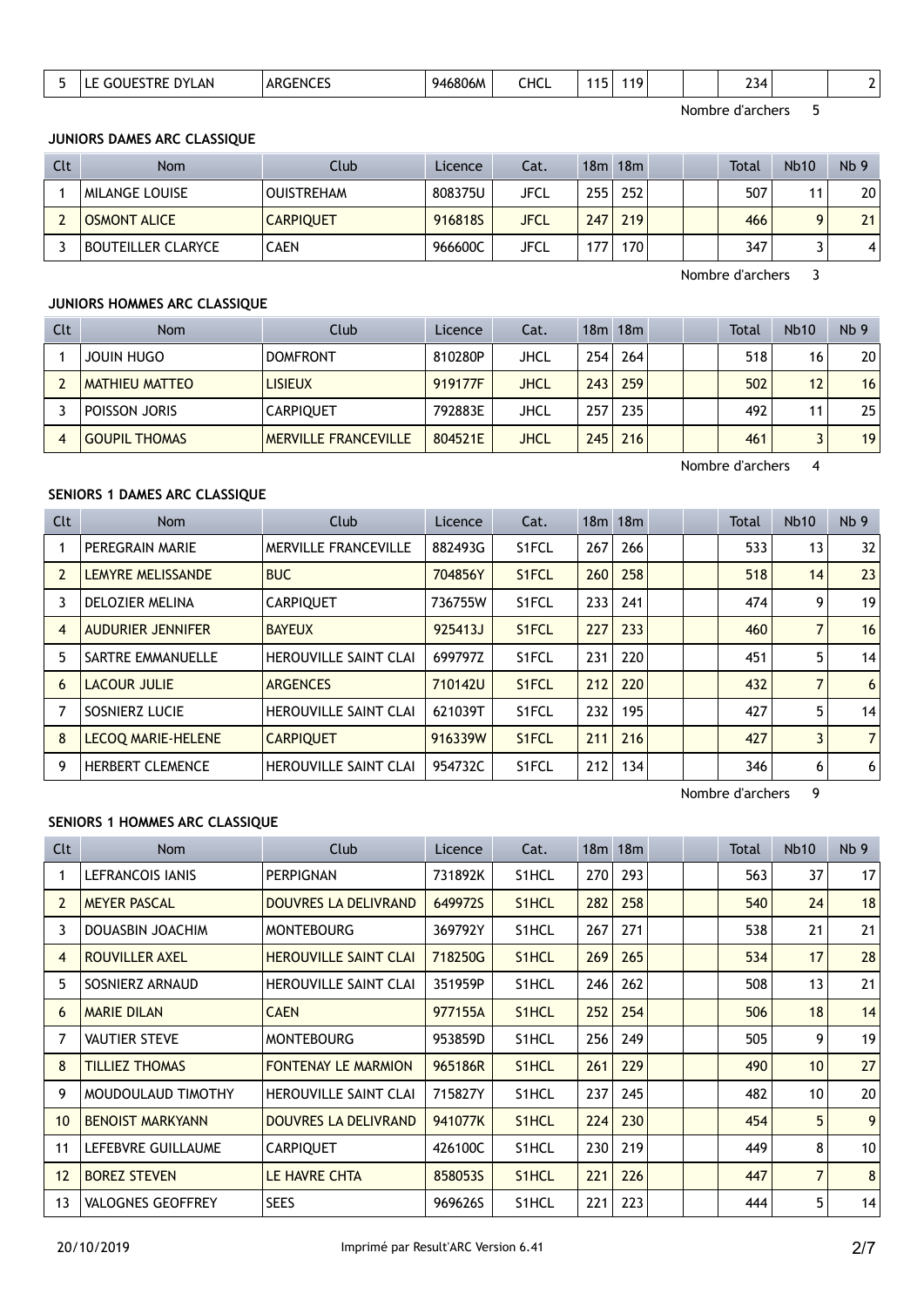| <b>DAUMESNIL CORENTIN</b> | <b>ARGENCES</b> | 661524Y | S1HCL | 162 | 242<br>LIL |  | 374 | ∽<br>- | ົ<br>٥ |
|---------------------------|-----------------|---------|-------|-----|------------|--|-----|--------|--------|
| YOANN<br><b>GOUPIL</b>    | <b>BAYEUX</b>   | 628446U | S1HCL | 163 | 202        |  | 365 |        | ິ<br>٥ |

#### SENIORS 2 DAMES ARC CLASSIQUE

| <b>Clt</b>     | Nom                       | <b>Club</b>                 | Licence | Cat.               |     | 18 <sub>m</sub> 18 <sub>m</sub> |  | Total | <b>Nb10</b>    | Nb <sub>9</sub> |
|----------------|---------------------------|-----------------------------|---------|--------------------|-----|---------------------------------|--|-------|----------------|-----------------|
|                | <b>DUPONT MARIE-LAURE</b> | <b>FALAISE</b>              | 782121G | S2FCL              | 264 | 251                             |  | 515   | 18             | 17              |
| $\overline{2}$ | <b>LAURENCE SYLVIANE</b>  | <b>FONTENAY LE MARMION</b>  | 754738T | S <sub>2</sub> FCL | 250 | 252                             |  | 502   | 15             | 18              |
| 3              | <b>FRIEDRICH ISABELLE</b> | <b>MERVILLE FRANCEVILLE</b> | 670980B | S2FCL              | 246 | 252                             |  | 498   | 9              | 21              |
| 4              | <b>OUZOUF VIRGINIE</b>    | <b>PLESSIS BOUCHARD</b>     | 838359K | S <sub>2</sub> FCL | 244 | 237                             |  | 481   | 6              | 16              |
| 5              | PARE ERIKA                | LE HAVRE CHTA               | 855057K | S2FCL              | 232 | 248                             |  | 480   | 7              | 20              |
| 6              | <b>POISSON NATHALIE</b>   | <b>CARPIQUET</b>            | 931214P | S <sub>2</sub> FCL | 238 | 218                             |  | 456   | 6              | 12              |
| 7              | <b>REYNAUD LAURENCE</b>   | <b>CARPIQUET</b>            | 8542815 | S2FCL              | 209 | 229                             |  | 438   | 1              | 15              |
| 8              | <b>GENISSEL SOPHIE</b>    | <b>LISIEUX</b>              | 939076K | S <sub>2</sub> FCL | 217 | 219                             |  | 436   | $\overline{2}$ | 14              |
| 9              | <b>BEUVE SOLVEIG</b>      | <b>ARGENCES</b>             | 694847U | S2FCL              | 219 | 216                             |  | 435   | 11             | 9 <sup>1</sup>  |
| 10             | <b>LACOUR SONIA</b>       | <b>ARGENCES</b>             | 791033U | S <sub>2</sub> FCL | 211 | 212                             |  | 423   | 5              | 14              |
| 11             | LE CALVEZ-BESNARD KATIA   | <b>COURSEULLES SUR MER</b>  | 747969K | S2FCL              | 198 | 207                             |  | 405   | 7              | 11              |
| 12             | <b>CARVILLE VALERIE</b>   | <b>CAEN</b>                 | 929504F | S <sub>2</sub> FCL | 185 | 210                             |  | 395   | $\overline{2}$ | $6 \mid$        |
| 13             | PAUTREL ANNIE             | <b>CARPIQUET</b>            | 909571P | S2FCL              | 207 | 157                             |  | 364   | 4              | 10 <sup>1</sup> |
| 14             | <b>JUGAN VÉRONIQUE</b>    | <b>MONTEBOURG</b>           | 933388C | S <sub>2</sub> FCL | 170 | 193                             |  | 363   | $\overline{2}$ | 8 <sup>1</sup>  |

Nombre d'archers 14

## SENIORS 2 HOMMES ARC CLASSIQUE

| Clt            | <b>Nom</b>                | Club                         | Licence | Cat.               | D <sub>1</sub> | D <sub>2</sub> | D <sub>3</sub> | D <sub>4</sub> | Total | <b>Nb10</b> | Nb <sub>9</sub> |
|----------------|---------------------------|------------------------------|---------|--------------------|----------------|----------------|----------------|----------------|-------|-------------|-----------------|
| 1              | VANDER CRUYSSEN THOMAS    | <b>BAYEUX</b>                | 965061E | S2HCL              | 268            | 267            |                |                | 535   | 17          | 22              |
| $\overline{2}$ | <b>DUREL THIERRY</b>      | <b>ST PIERRE SUR DIVES</b>   | 672102W | S2HCL              | 265            | 265            |                |                | 530   | 20          | 24              |
| 3              | PALY OLIVIER              | FONTENAY LE MARMION          | 800914J | S2HCL              | 259            | 270            |                |                | 529   | 20          | 21              |
| 4              | <b>CAPDEVILA PHILIPPE</b> | <b>OUISTREHAM</b>            | 914836M | S2HCL              | 253            | 263            |                |                | 516   | 17          | 26              |
| 5              | <b>CARRANO CHRISTOPHE</b> | <b>THURY HARCOURT</b>        | 202696X | S2HCL              | 265            | 251            |                |                | 516   | 17          | 21              |
| 6              | <b>CHAPON THIERRY</b>     | <b>HEROUVILLE SAINT CLAI</b> | 800075X | S2HCL              | 246            | 266            |                |                | 512   | 12          | 24              |
| 7              | <b>ETARD CHRISTOPHE</b>   | <b>CAEN</b>                  | 811327C | S2HCL              | 258            | 243            |                |                | 501   | 16          | 19              |
| 8              | <b>ALLIX MICHAEL</b>      | <b>MERVILLE FRANCEVILLE</b>  | 942879U | S2HCL              | 252            | 246            |                |                | 498   | 12          | 23              |
| 9              | <b>GOBERON FRANCK</b>     | <b>LISIEUX</b>               | 920598A | S2HCL              | 253            | 244            |                |                | 497   | 13          | 20              |
| 10             | <b>DELAHAYE DAVID</b>     | <b>OUISTREHAM</b>            | 912929P | S <sub>2</sub> HCL | 245            | 250            |                |                | 495   | 11          | 20              |
| 11             | <b>BASLY BENOIT</b>       | ST PIERRE SUR DIVES          | 448032S | S2HCL              | 242            | 249            |                |                | 491   | 8           | 22              |
| 12             | <b>GILLES PHILIPPE</b>    | <b>VILLERS SUR MER</b>       | 799709Z | S2HCL              | 232            | 252            |                |                | 484   | 9           | 16              |
| 13             | <b>GOSSELIN JEROME</b>    | <b>LISIEUX</b>               | 926874X | S2HCL              | 235            | 246            |                |                | 481   | 8           | 14              |
| 14             | <b>CHRISTIEN ERIC</b>     | <b>HEROUVILLE SAINT CLAI</b> | 754787W | S2HCL              | 230            | 248            |                |                | 478   | 17          | 14              |
| 15             | LE ROY OLIVIER            | <b>CARPIQUET</b>             | 851805A | S2HCL              | 241            | 237            |                |                | 478   | 7           | 16              |
| 16             | <b>OUEILLE JEAN LUC</b>   | <b>COURSEULLES SUR MER</b>   | 895815M | S <sub>2</sub> HCL | 214            | 263            |                |                | 477   | 14          | 16              |
| 17             | <b>MATHIEU MARC</b>       | <b>LISIEUX</b>               | 826986Y | S2HCL              | 237            | 234            |                |                | 471   | 10          | 16              |
| 18             | <b>DEGUETTE DIDIER</b>    | <b>CAEN</b>                  | 941438C | S <sub>2</sub> HCL | 234            | 222            |                |                | 456   | 5           | 12              |
| 19             | <b>BERTHET ANDRE</b>      | <b>OUISTREHAM</b>            | 889166K | S2HCL              | 227            | 223            |                |                | 450   | 7           | 14              |
| 20             | <b>COLL CHRISTOPHE</b>    | <b>CARPIQUET</b>             | 846024S | S2HCL              | 227            | 221            |                |                | 448   | 9           | 15              |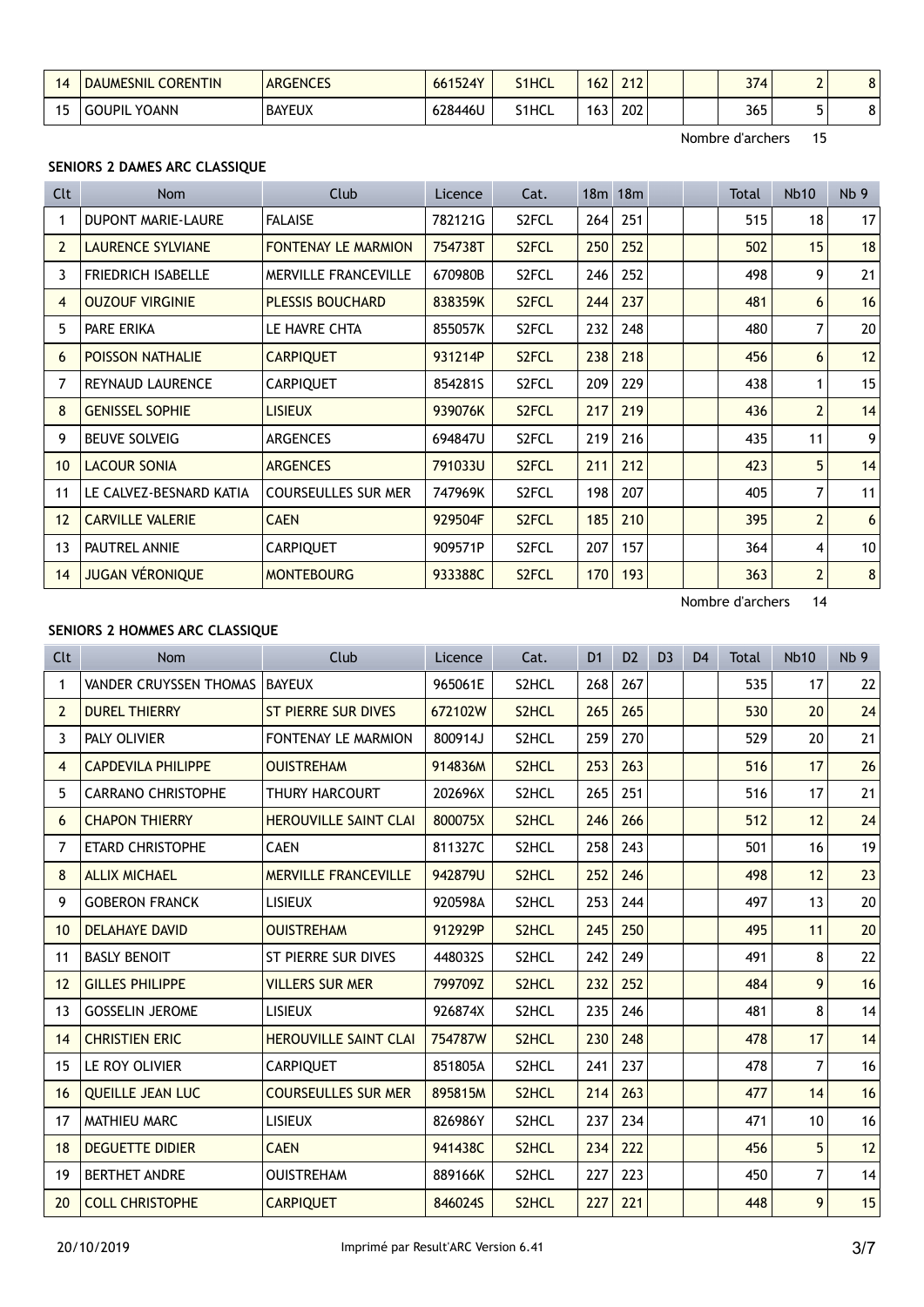| 24 | <b>BOUCE DAVID</b> | <b>ARGENCES</b>            | 878677J | S2HCL              | 206              | 240 |  | 446 | 4               |
|----|--------------------|----------------------------|---------|--------------------|------------------|-----|--|-----|-----------------|
| 22 | <b>LAIR CLAUDE</b> | <b>LISIEUX</b>             | 960077M | S <sub>2</sub> HCL | 216              | 226 |  | 442 | 5 <sup>1</sup>  |
| つつ | LOISEAU NATHANAEL  | <b>FONTENAY LE MARMION</b> | 950522B | S2HCL              | 212              | 210 |  | 422 | 12 <sup>1</sup> |
| 24 | MEZERAY BERTRAND   | <b>ARGENCES</b>            | 311924Y | S <sub>2</sub> HCL | 180 <sup>1</sup> | 231 |  | 411 | 13              |

## SENIORS 3 DAMES ARC CLASSIQUE

| Clt | Nom                                    | Club                   | Licence | Cat.  |     | 18m 18m |  | Total | <b>Nb10</b>    | Nb <sub>9</sub> |
|-----|----------------------------------------|------------------------|---------|-------|-----|---------|--|-------|----------------|-----------------|
|     | DUBOIS-ROUILLE JOCELYNE                | MORTAGNE AU PERCHE     | 667446K | S3FCL | 251 | 251     |  | 502   | 13             | 22              |
|     | <b>BARBANCHON MARIE-LAURE   BAYEUX</b> |                        | 921974W | S3FCL | 207 | 220     |  | 427   | 8              | 12              |
|     | REGNAULT JACQUELINE                    | <b>OUISTREHAM</b>      | 962879H | S3FCL | 203 | 219     |  | 422   |                | 14              |
|     | <b>BUFFET SYLVIANE</b>                 | <b>LISIEUX</b>         | 878899A | S3FCL | 227 | 176     |  | 403   |                | 9 <sub>1</sub>  |
|     | <b>MURAIL FRANCOISE</b>                | <b>VILLERS SUR MER</b> | 827827M | S3FCL | 194 | 173     |  | 367   |                | 4 <sup>1</sup>  |
| 6   | <b>YZORCHE BEATRICE</b>                | MORTAGNE AU PERCHE     | 686971H | S3FCL | 149 | 174     |  | 323   | $\overline{4}$ | 2 <sup>1</sup>  |

Nombre d'archers 6

## SENIORS 3 HOMMES ARC CLASSIQUE

| Clt             | <b>Nom</b>                                   | Club                      | Licence | Cat.  |     | 18m 18m | Total |     | <b>Nb10</b>    | Nb <sub>9</sub>         |
|-----------------|----------------------------------------------|---------------------------|---------|-------|-----|---------|-------|-----|----------------|-------------------------|
| $\mathbf{1}$    | <b>GATEAU FREDERIC</b>                       | <b>DREUX</b>              | 419473Z | S3HCL | 266 | 258     |       | 524 | 16             | 22                      |
| $\overline{2}$  | <b>ADDE GERARD</b>                           | <b>SEES</b>               | 265456P | S3HCL | 265 | 251     |       | 516 | 19             | 15                      |
| 3               | <b>JEANNE DIDIER</b>                         | FONTENAY LE MARMION       | 954708B | S3HCL | 263 | 250     |       | 513 | 13             | 19                      |
| 4               | <b>CORTES JOSE LUIS</b>                      | <b>OUISTREHAM</b>         | 869185S | S3HCL | 246 | 246     |       | 492 | 9              | 16                      |
| 5               | SORIN HUBERT                                 | <b>VERSON</b>             | 838475L | S3HCL | 245 | 243     |       | 488 | 12             | 10                      |
| 6               | <b>VALLEE JEAN PAUL</b>                      | <b>CAEN</b>               | 275539Z | S3HCL | 233 | 250     |       | 483 | 13             | 17                      |
| 7               | <b>BARON PATRICK</b>                         | <b>BAYEUX</b>             | 921978A | S3HCL | 243 | 239     |       | 482 | 10             | 19                      |
| 8               | <b>TRAVERT JOEL</b>                          | <b>OUISTREHAM</b>         | 855844R | S3HCL | 241 | 240     |       | 481 | 8              | 17                      |
| 9               | <b>HAUTEUR MARC</b>                          | <b>CARPIQUET</b>          | 717062R | S3HCL | 243 | 233     |       | 476 | $\overline{7}$ | 22                      |
| 10 <sup>1</sup> | <b>ALLART JEAN-PIERRE</b>                    | <b>VERSON</b>             | 863942T | S3HCL | 239 | 237     |       | 476 | $\overline{7}$ | 14                      |
| 11              | PERRON GUY                                   | ST HILAIRE DU HARCOUE     | 867254T | S3HCL | 254 | 222     |       | 476 | 6              | 22                      |
| 12              | <b>FAUCON ALAIN</b>                          | <b>ARGENCES</b>           | 374774N | S3HCL | 230 | 245     |       | 475 | 9              | 18                      |
| 13              | DELAMARCHE MICHEL                            | ST PIERRE SUR DIVES       | 040881L | S3HCL | 229 | 244     |       | 473 | 10             | 13                      |
| 14              | <b>COQUET GILBERT</b>                        | <b>VILLERS SUR MER</b>    | 954339A | S3HCL | 245 | 228     |       | 473 | 8              | 16                      |
| 15              | <b>BONILLO ROBERT</b>                        | <b>BAYEUX</b>             | 753455Y | S3HCL | 238 | 231     |       | 469 | 9              | 10                      |
| 16              | <b>YZORCHE EMMANUEL</b>                      | <b>MORTAGNE AU PERCHE</b> | 705803C | S3HCL | 233 | 229     |       | 462 | 5              | 16                      |
| 17              | <b>VAUTIER MARCEL</b>                        | MERVILLE FRANCEVILLE      | 895277C | S3HCL | 226 | 235     |       | 461 | 5              | 15                      |
| 18              | <b>NOEL GERARD</b>                           | <b>ARGENCES</b>           | 267693W | S3HCL | 225 | 233     |       | 458 | 11             | 10                      |
| 19              | <b>GELHAY MICHEL</b>                         | <b>VERSON</b>             | 270658U | S3HCL | 226 | 227     |       | 453 | $\overline{7}$ | 17                      |
| 20              | <b>LATUR GILLES</b>                          | <b>BAYEUX</b>             | 921984G | S3HCL | 224 | 227     |       | 451 | 8              | 11                      |
| 21              | BEAUMESNIL JACQUES                           | PONT AUDEMER              | 921727C | S3HCL | 231 | 219     |       | 450 | 6              | 11                      |
| 22              | <b>DOUDNIK PIERRE</b>                        | <b>ARGENCES</b>           | 974362P | S3HCL | 210 | 224     |       | 434 | $\overline{7}$ | 12                      |
| 23              | <b>BOCE JEAN MARC</b>                        | <b>CARPIQUET</b>          | 790318S | S3HCL | 227 | 195     |       | 422 | 8              | 9                       |
| 24              | <b>LEBREDONCHEL ALAIN</b>                    | <b>LISIEUX</b>            | 855698G | S3HCL | 201 | 183     |       | 384 | 3              | $\bf 8$                 |
| 25              | <b>BISSON CHRISTIAN</b>                      | <b>OUISTREHAM</b>         | 381801B | S3HCL | 198 | 179     |       | 377 | 4              | $\overline{\mathbf{4}}$ |
| 26              | LE CALVEZ-BESNARD JEAN-L COURSEULLES SUR MER |                           | 8630215 | S3HCL | 158 | 191     |       | 349 | $\overline{2}$ | $6\phantom{a}$          |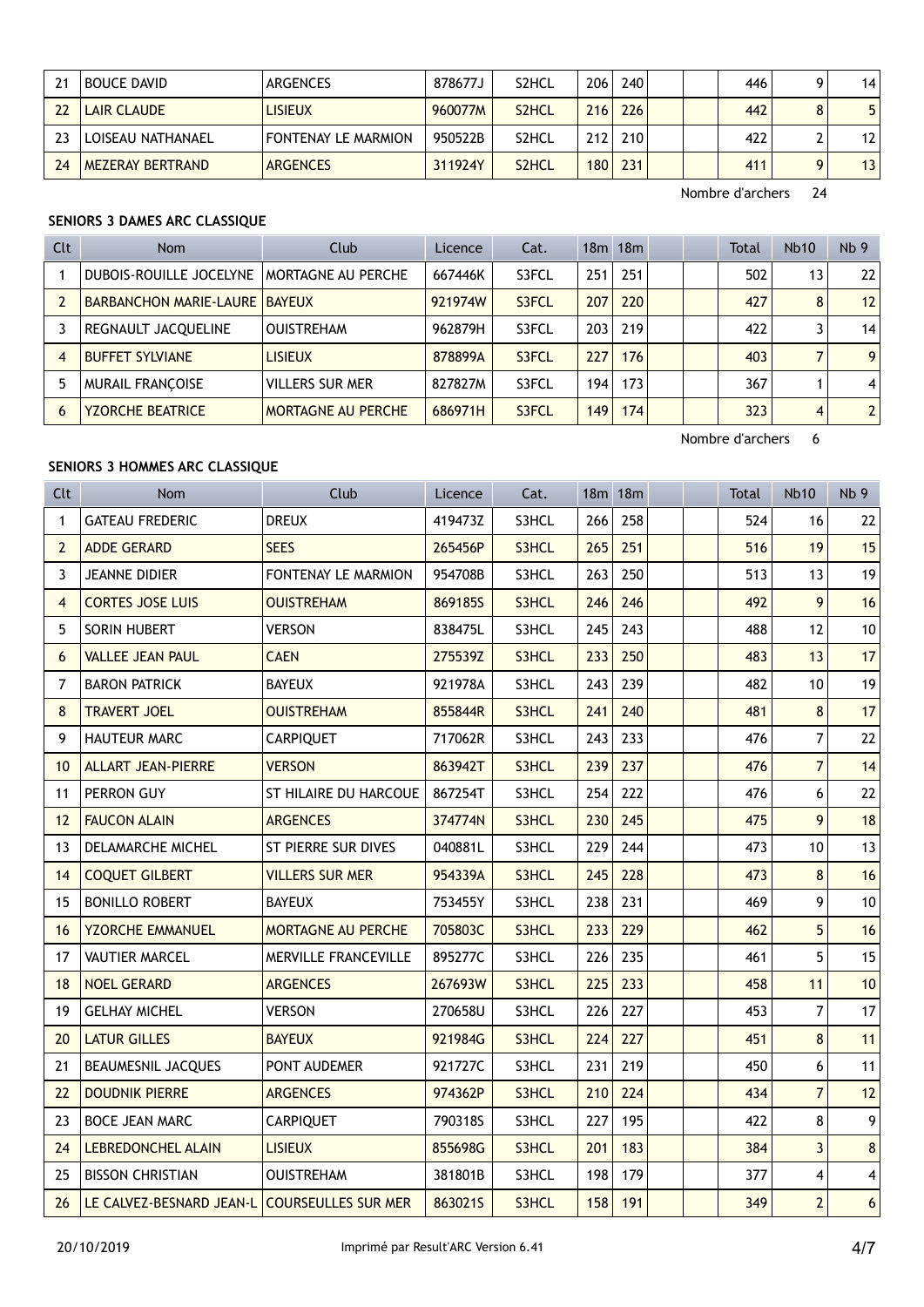|  | $\sim$ $-$<br>-- | <b>NOEL</b><br>11 I H | _ISIEUX | 101/<br>$\sim$<br>-968⊾ | S3HCL | . .<br>74 | . . |  |  | 345<br>__ |  |  |
|--|------------------|-----------------------|---------|-------------------------|-------|-----------|-----|--|--|-----------|--|--|
|--|------------------|-----------------------|---------|-------------------------|-------|-----------|-----|--|--|-----------|--|--|

#### CADETS HOMMES ARC A POULIES

| Clt | <b>Nom</b>        | Club           | Licence | ົາ <del>1</del><br>Jal. | 18m  | 18m |  | <b>Total</b>               | <b>Nb10</b>              | Nb <sub>9</sub> |
|-----|-------------------|----------------|---------|-------------------------|------|-----|--|----------------------------|--------------------------|-----------------|
|     | <b>BUREL NAEL</b> | <b>FALAISE</b> | 797562R | CHCO                    | 254. | 269 |  | $\mathbf{r}$<br>دےر<br>- - | $\overline{\phantom{0}}$ | 34              |

Nombre d'archers 1

#### JUNIORS HOMMES ARC A POULIES

| Clt | <b>Nom</b>                    | Jlub             | Licence                  | $\sim$<br>-al. | 18m         | 18m |  | <b>Total</b> | <b>Nb10</b> | Nb<br>$\Omega$ |
|-----|-------------------------------|------------------|--------------------------|----------------|-------------|-----|--|--------------|-------------|----------------|
|     | <b>DAMIEN</b><br>FON<br>TAINE | <b>CARPIQUET</b> | 811195<br>$\circ$<br>7J. | <b>JHCC</b>    | 251<br>، ر_ | 263 |  | J 1          |             | 38             |

Nombre d'archers 1

#### SENIORS 1 DAMES ARC A POULIES

| Clt              | <b>Nom</b>            | Club                  | Licence <sup>-</sup> | Cat.  | 18m | 18 <sub>m</sub> |  | <b>Total</b> | <b>Nb10</b> | N <sub>b</sub> 9 |
|------------------|-----------------------|-----------------------|----------------------|-------|-----|-----------------|--|--------------|-------------|------------------|
|                  | LECARPENTIER LAETITIA | I ST PIERRE SUR DIVES | 792556Z              | S1FCO | 265 | 275             |  | 540          |             | 42               |
| Nombre d'archers |                       |                       |                      |       |     |                 |  |              |             |                  |

SENIORS 1 HOMMES ARC A POULIES

| <b>Clt</b> | Nom                            | Club                       | Licence | Cat.                           |     | 18 <sub>m</sub> 18 <sub>m</sub> |  | <b>Total</b> | <b>Nb10</b> | Nb <sub>9</sub> |
|------------|--------------------------------|----------------------------|---------|--------------------------------|-----|---------------------------------|--|--------------|-------------|-----------------|
|            | <b>ENGELS THOMAS</b>           | <b>COURSEULLES SUR MER</b> | 702538D | S <sub>1</sub> HCO             | 286 | 288                             |  | 574          | 34          | 26              |
|            | <b>GADEAU ANTOINE</b>          | <b>SEES</b>                | 750944U | S <sub>1</sub> HCO             | 279 | 285                             |  | 564          | 24          | 36              |
|            | <b>LECUYER FRANCOIS</b>        | <b>VIRE</b>                | 766964G | S <sub>1</sub> HCO             | 278 | 283                             |  | 561          | 25          | 32              |
| 4          | <b>LETHEURE DAMIEN</b>         | <b>SEES</b>                | 957860C | S <sub>1</sub> HC <sub>O</sub> | 279 | 278                             |  | 557          | 20          | 37              |
| 5          | <b>BOILLON BENJAMIN</b>        | <b>SEES</b>                | 951629E | S <sub>1</sub> HCO             | 278 | 276                             |  | 554          | 16          | 42              |
| 6          | <b>VILLEROY JEAN-SEBASTIEN</b> | <b>ARGENCES</b>            | 690137Z | S <sub>1</sub> HCO             | 275 | 273                             |  | 548          | 13          | 43              |
|            | <b>LECRUX REMI</b>             | <b>OUISTREHAM</b>          | 590162F | S <sub>1</sub> HCO             | 262 | 261                             |  | 523          | 3           | 41              |
| 8          | <b>MARIE GWENAEL</b>           | <b>CARPIQUET</b>           | 930671Z | S <sub>1</sub> HCO             | 255 | 218                             |  | 473          | 6           | 24              |

Nombre d'archers 8

#### SENIORS 2 DAMES ARC A POULIES

| Clt | Nom                      | Club                | Licence | Cat.                           |                  | 18m 18m |  | Total | <b>Nb10</b> | Nb <sub>9</sub> |
|-----|--------------------------|---------------------|---------|--------------------------------|------------------|---------|--|-------|-------------|-----------------|
|     | POULINGUE VALERIE        | ST PIERRE SUR DIVES | 814319E | S <sub>2</sub> FCO             | 2741             | 276     |  | 550   | 13          | 44              |
|     | <b>ROTROU ANNE MARIE</b> | <b>CARPIOUET</b>    | 909835B | S <sub>2</sub> F <sub>CO</sub> | 266              | 265     |  | 531   | 11          | 32              |
|     | <b>AUBEL SOPHIE</b>      | CONCHES EN OUCHE    | 719083M | S <sub>2</sub> FCO             | 268              | 260     |  | 528   |             | 331             |
|     | <b>BASLY CATHERINE</b>   | ST PIERRE SUR DIVES | 954639B | S <sub>2</sub> F <sub>CO</sub> | 250 <sub>1</sub> | 257     |  | 507   |             | 35 <sub>1</sub> |

Nombre d'archers 4

#### SENIORS 2 HOMMES ARC A POULIES

| <b>Clt</b> | <b>Nom</b>                | Club                         | Licence | Cat.                           | D <sub>1</sub> | D <sub>2</sub> | D <sub>3</sub> | D <sub>4</sub> | Total | <b>Nb10</b> | Nb <sub>9</sub> |
|------------|---------------------------|------------------------------|---------|--------------------------------|----------------|----------------|----------------|----------------|-------|-------------|-----------------|
|            | LECARPENTIER OLIVIER      | ST PIERRE SUR DIVES          | 647378X | S <sub>2</sub> HCO             | 292            | 293            |                |                | 585   | 45          | 15              |
|            | <b>POULINGUE OLIVIER</b>  | ST PIERRE SUR DIVES          | 672124V | S <sub>2</sub> H <sub>CO</sub> | 291            | 291            |                |                | 582   | 42          | 18              |
|            | <b>BAILLEUL MICHEL</b>    | <b>ARGENCES</b>              | 793222Y | S <sub>2</sub> HCO             | 286            | 284            |                |                | 570   | 30          | 30              |
| 4          | <b>PAYA JEAN-FRANCOIS</b> | <b>OUISTREHAM</b>            | 781155G | S <sub>2</sub> H <sub>CO</sub> | 285            | 278            |                |                | 563   | 25          | 33              |
| 5          | <b>AUBEL CHRISTIAN</b>    | <b>CONCHES EN OUCHE</b>      | 693900P | S <sub>2</sub> HCO             | 277            | 278            |                |                | 555   | 20          | 37              |
| 6          | <b>OUZOUF CHRISTOPHE</b>  | <b>ARGENCES</b>              | 826745L | S <sub>2</sub> H <sub>CO</sub> | 273            | 281            |                |                | 554   | 17          | 40              |
|            | <b>BOUVIER DIDIER</b>     | <b>FALAISE</b>               | 632560R | S <sub>2</sub> HCO             | 274            | 278            |                |                | 552   | 17          | 38              |
| 8          | <b>HAMON BRUNO</b>        | <b>HEROUVILLE SAINT CLAI</b> | 760347P | S <sub>2</sub> H <sub>CO</sub> | 269            | 275            |                |                | 544   | 16          | 40              |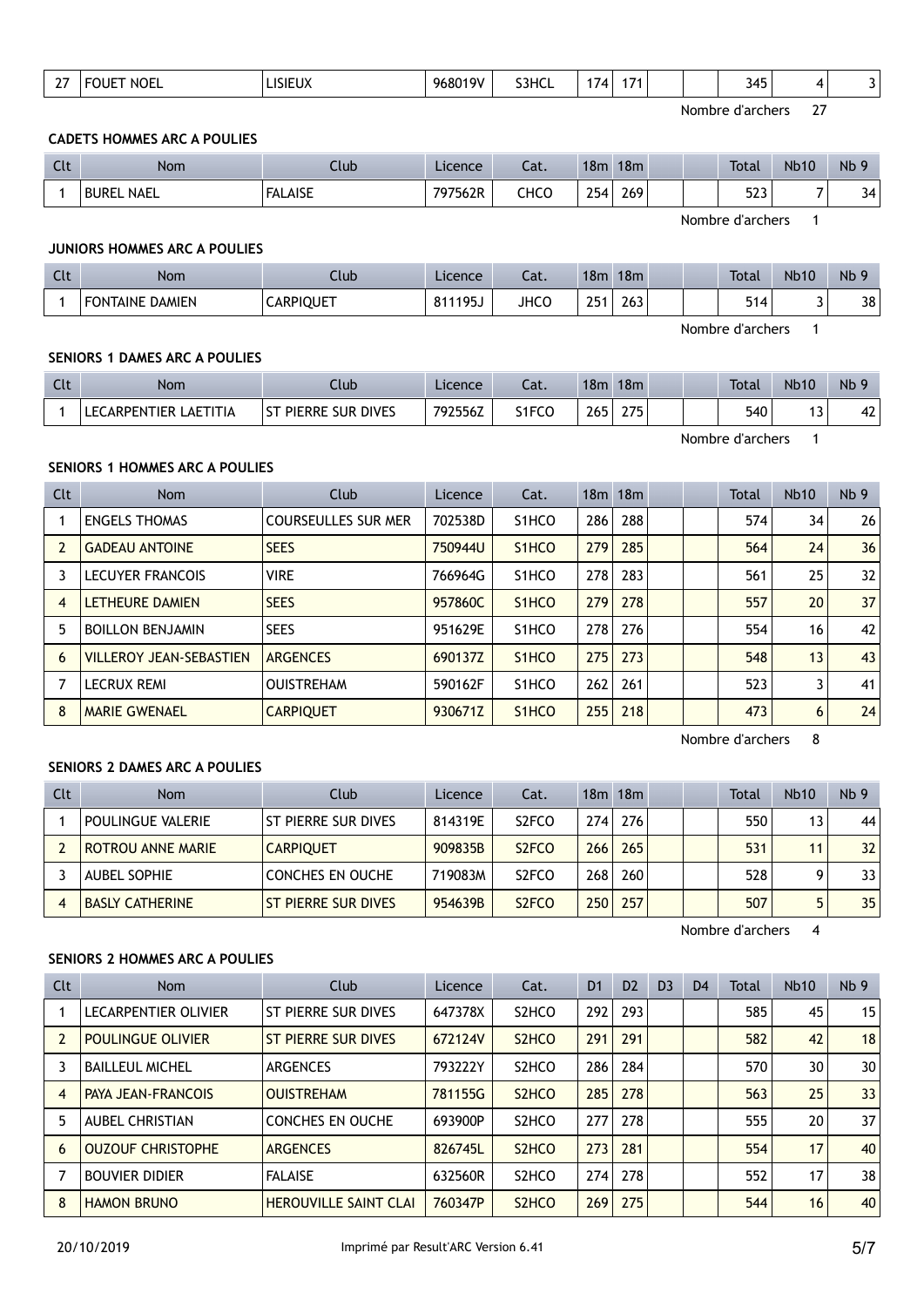|    | <b>CARVILLE WILLIAM</b> | <b>CAEN</b>     | 693837W | S <sub>2</sub> HCO             | 269 | 273 |  | 542 | 15 | 40              |
|----|-------------------------|-----------------|---------|--------------------------------|-----|-----|--|-----|----|-----------------|
| 10 | <b>BOUCE DAVID</b>      | <b>ARGENCES</b> | 878677J | S <sub>2</sub> H <sub>CO</sub> | 272 | 270 |  | 542 | 15 | 36              |
|    | BUREL PATRICK           | <b>FALAISE</b>  | 805298Z | S <sub>2</sub> HCO             | 266 | 270 |  | 536 | 10 | 37 <sup>2</sup> |
| 12 | <b>SZCZEPSKI DIDIER</b> | <b>ARGENCES</b> | 950997T | S <sub>2</sub> H <sub>CO</sub> | 267 | 267 |  | 534 | 13 | 34              |
| 13 | <b>GILLET LAURENT</b>   | <b>FALAISE</b>  | 822640Z | S <sub>2</sub> HCO             | 252 | 268 |  | 520 | 8  | 32              |

## SENIORS 3 DAMES ARC A POULIES

| Clt              | <b>Nom</b>    | Club                       | Licence | Cat.  | 18m | 18m |  |  | <b>Total</b> | <b>Nb10</b> | Nb <sub>9</sub> |
|------------------|---------------|----------------------------|---------|-------|-----|-----|--|--|--------------|-------------|-----------------|
|                  | PETIT COLETTE | <b>COURSEULLES SUR MER</b> | 848184P | S3FCO |     | 212 |  |  | 389          |             | 18              |
| Nombre d'archers |               |                            |         |       |     |     |  |  |              |             |                 |

#### SENIORS 3 HOMMES ARC A POULIES

| Clt | <b>Nom</b>              | Club        | Licence | Cat.  | 18 <sub>m</sub> | 18 <sub>m</sub> | <b>Total</b> | <b>Nb10</b> | Nb <sub>9</sub> |
|-----|-------------------------|-------------|---------|-------|-----------------|-----------------|--------------|-------------|-----------------|
|     | <b>OLIVIER FREDERIC</b> | <b>CAEN</b> | 649975V | S3HCO | 263             | 278             | 541          |             | 35              |
|     | <b>MARC JEAN PIERRE</b> | <b>CAEN</b> | 388189V | S3HCO | 258             | 251             | 509          | 0           | 34              |

Nombre d'archers 2

#### JEUNES HOMMES ARC NU

| $\sim$<br>ิเเ | <b>Nom</b>                     | Club                                             | Licence | ົດ 1<br>Jau. | D <sub>1</sub> | D <sub>2</sub> | D <sub>3</sub> | D <sub>4</sub> | <b>Total</b>    | <b>Nb10</b> | Nb <sub>9</sub> |
|---------------|--------------------------------|--------------------------------------------------|---------|--------------|----------------|----------------|----------------|----------------|-----------------|-------------|-----------------|
|               | <b>SIMON</b><br><b>REYNAUD</b> | LIVRAND<br><b>DOUVRES</b><br>DEI<br>$\mathbf{v}$ | 848144W | СНВВ         | 215            | 198            |                |                | $\cdots$<br>د41 | –           |                 |

Nombre d'archers 1

## SENIORS DAMES ARC NU

| Clt | Nom                      | <b>Club</b>           | Licence | Cat.                            |     | 18 <sub>m</sub> 18 <sub>m</sub> |  | <b>Total</b> | <b>Nb10</b>    | Nb <sub>9</sub> |
|-----|--------------------------|-----------------------|---------|---------------------------------|-----|---------------------------------|--|--------------|----------------|-----------------|
|     | <b>DAMIS AURELIE</b>     | <b>SEES</b>           | 951628D | S1FBB                           | 244 | 248                             |  | 492          | 12             | 15              |
| 2   | <b>GUILLOTTE AMELIE</b>  | <b>ARGENCES</b>       | 871148A | <b>JFBB</b>                     | 209 | 241                             |  | 450          | 5              | 13              |
| 3   | <b>MARIE ELISE</b>       | DOUVRES LA DELIVRAND  | 941140D | S1FBB                           | 194 | 193                             |  | 387          |                | 9 <sup>1</sup>  |
| 4   | <b>LEGOUPIL MELANIE</b>  | <b>CONDE SUR VIRE</b> | 939472R | S <sub>2</sub> F <sub>B</sub> B | 182 | 194                             |  | 376          | 4              | 5 <sub>l</sub>  |
| 5   | <b>TERZIAN MARGOT</b>    | ST PIERRE SUR DIVES   | 954127V | S1FBB                           | 175 | 170                             |  | 345          | 4              | 5 <sup>1</sup>  |
| 6   | <b>RICHEZ MARGOT</b>     | <b>SEES</b>           | 934395X | S1FBB                           | 186 | 157                             |  | 343          | $\overline{2}$ | 3 <sup>1</sup>  |
|     | <b>CHAZEL TATIANA</b>    | DOUVRES LA DELIVRAND  | 932505T | S1FBB                           | 161 | 152                             |  | 313          | 5              | 3               |
| 8   | <b>TAVENNE MARINETTE</b> | <b>LISIEUX</b>        | 850500G | S3FBB                           | 147 | 146                             |  | 293          |                | 5 <sup>1</sup>  |
| 9   | <b>SCISTRI LISE</b>      | <b>OUISTREHAM</b>     | 652421D | S2FBB                           | 114 | 140                             |  | 254          |                | 5 <sup>1</sup>  |
| 10  | <b>ROTROU ANNE MARIE</b> | <b>CARPIQUET</b>      | 909835B | S <sub>2</sub> F <sub>B</sub> B | 157 | 70                              |  | 227          |                | 2 <sup>1</sup>  |

Nombre d'archers 10

#### SENIORS HOMMES ARC NU

| Clt | Nom                        | Club                        | Licence | Cat.                            |     | 18m 18m |  | <b>Total</b> | <b>Nb10</b> | Nb <sub>9</sub> |
|-----|----------------------------|-----------------------------|---------|---------------------------------|-----|---------|--|--------------|-------------|-----------------|
|     | <b>MOREL MARC</b>          | DOUVRES LA DELIVRAND        | 848171A | S <sub>2</sub> H <sub>B</sub> B | 248 | 239     |  | 487          | 9           | 17              |
|     | <b>SPREAFICO FABIEN</b>    | <b>CONDE SUR VIRE</b>       | 752508U | S <sub>2</sub> H <sub>B</sub> B | 241 | 245     |  | 486          | 11          | 14              |
|     | <b>BOISGONTIER HERVE</b>   | <b>ARGENCES</b>             | 744948B | S <sub>2</sub> H <sub>B</sub> B | 236 | 240     |  | 476          | 9           | 16              |
| 4   | <b>DESCHAMPS SEBASTIEN</b> | <b>CONDE SUR VIRE</b>       | 839552G | S <sub>2</sub> H <sub>B</sub> B | 218 | 227     |  | 445          |             | 14              |
| 5   | <b>BIDEL BERNARD</b>       | <b>VERSON</b>               | 860504F | S3HBB                           | 222 | 213     |  | 435          | 3           | 15              |
| 6   | REARD MARTIAL              | <b>VILLERS SUR MER</b>      | 779358D | S3HBB                           | 220 | 199     |  | 419          | 5           | 8               |
|     | <b>LEMARIE GILLES</b>      | <b>MERVILLE FRANCEVILLE</b> | 956127U | S2HBB                           | 207 | 212     |  | 419          | 3           | 11              |
| 8   | <b>ANFRAY GILDAS</b>       | <b>FONTENAY LE MARMION</b>  | 717158V | S <sub>2</sub> H <sub>B</sub> B | 211 | 200     |  | 411          | 9           | 8               |